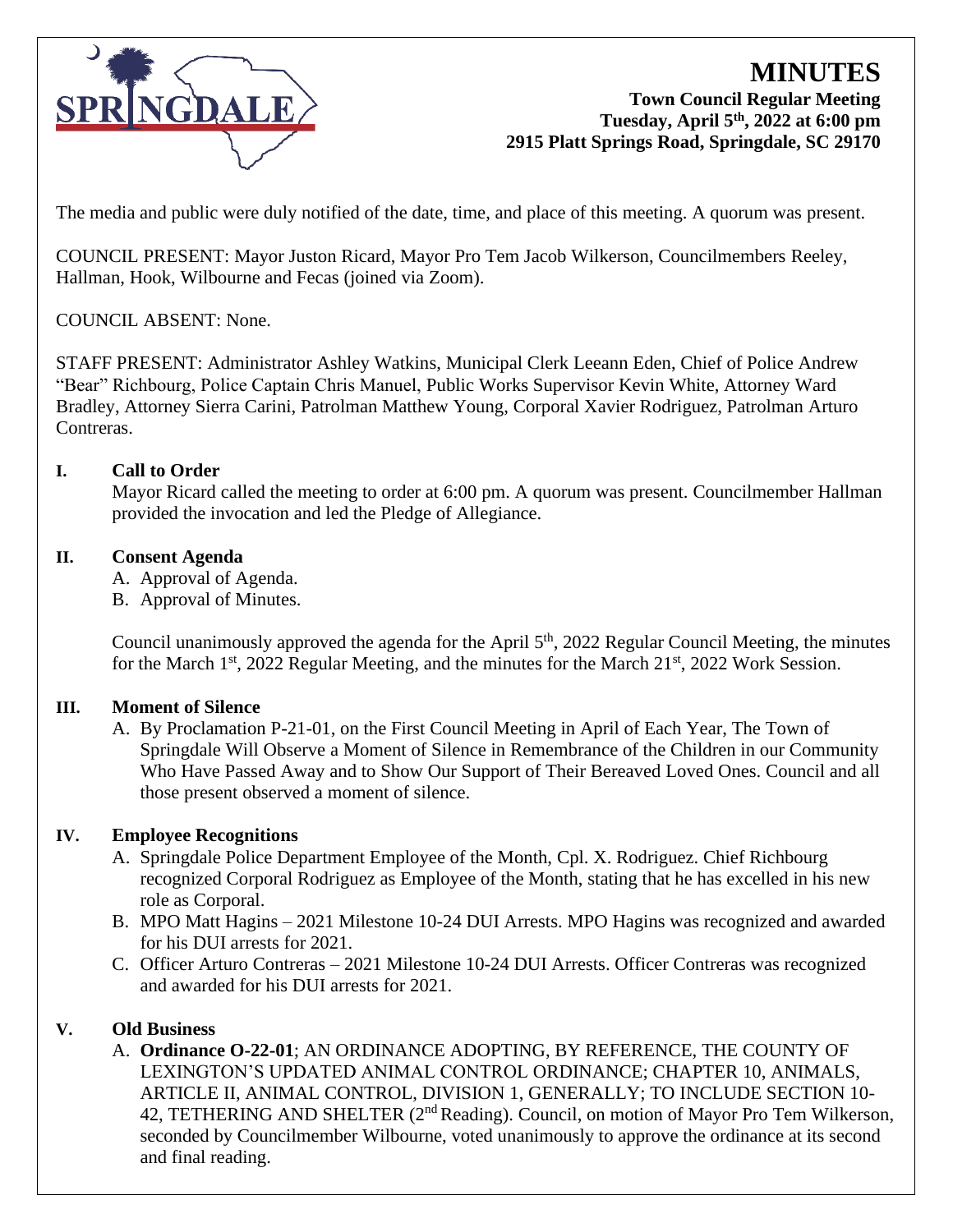B. **Ordinance O-22-02**; AN ORDINANCE AMENDING CHAPTER 5: BUILDINGS AND BUILDING REGULATIONS, ARTICLE XIII: RENTAL HOUSING REGISTRATION PROGRAM FOR RESIDENTIAL RENTAL UNITS LOCATED WITHIN THE TOWN OF SPRINGDALE  $(2^{nd}$  Reading). Council, on motion of Councilmember Hallman, seconded by Councilmember Hook, voted unanimously to approve the ordinance at its second and final reading.

## **VI. New Business**

- A. **Resolution R-22-03;** A RESOLUTION OF THE COUNCIL OF THE TOWN OF SPRINGDALE ELECTING THE STANDARD ALLOWANCE FOR LOST REVENUES UNDER THE AMERICAN RESCUE PLAN. Council, on motion of Mayor Pro Tem Wilkerson, seconded by Councilmember Fecas, voted unanimously to adopt the resolution.
- B. **Text Amendment O-22-03;** AN ORDINANCE AMENDING THE TOWN OF SPRINGDALE ZONING ORDINANCE SECTION 2.10.1 R-4 SINGLE FAMILY RESIDENTIAL TRANSITIONAL NEIGHBORHOOD, DESIGN STANDARDS FOR WINDOWS. Administrator Watkins stated that vinyl siding homes are not permitted by the design standards of the R-4 Ordinance, and therefore the window tinting to avoid warping from sun glare is not needed. Council, on motion of Councilmember Reeley, seconded by Mayor Pro Tem Wilkerson, voted unanimously to approve the Text Amendment.

## **VII. Reports**

- A. Town Council Report. Councilmember Fecas reported she recently saw advertisements for employment opportunities at the upcoming Lexington School District 2 Performing Arts Center.
- B. Police Chief Report. Chief Richbourg reviewed his monthly report with Council, highlighting statistics, crimes, Code Enforcement activity, and speed trailer data. Chief Richbourg stated that recent crimes included two burglaries which resulted in arrest, and domestic violence.
- C. Public Works Report. Supervisor White reviewed his monthly report with Council, highlighting current projects which include mulching, landscaping and beautification. He stated that he is obtaining quotes to have the power poles removed from behind multiple Town signs. Mayor Pro Tem Wilkerson asked if rubber mulch has ever been considered for the playground equipment in the parks since it is safer and lasts longer. Supervisor White stated that the mulch currently used is obtained free of charge from the County, but he will look into the cost of the rubber mulch.
- D. Town Administrator Report. Administrator Watkins reviewed her monthly report with Council, going over the dates for the Easter Funday, and the upcoming Good Friday Holiday. She stated that Dr. Ed Davis, who serves on the Board of Zoning Appeals, will be recognized as a Distinguished Alumni by the Airport High School Education Foundation during their Gala on April  $26<sup>th</sup>$ . She stated that the Town has purchased a sponsorship for the event and asked Council to confirm with her if they wish to attend. Administrator Watkins stated that Summerfest has been rescheduled to June 18<sup>th</sup>, 2022. She stated that Baywater Drive is still closed and she expects re-opening to take a few weeks. She concluded her report by going over items for the April Work Session.
- E. Attorney Report. Councilmember Fecas requested an update on the lawsuit against Memorial Design. Attorney Bradley stated that the lawsuit has been served, the defendant has defaulted, and a damages hearing will need to be held for judgement against assets.